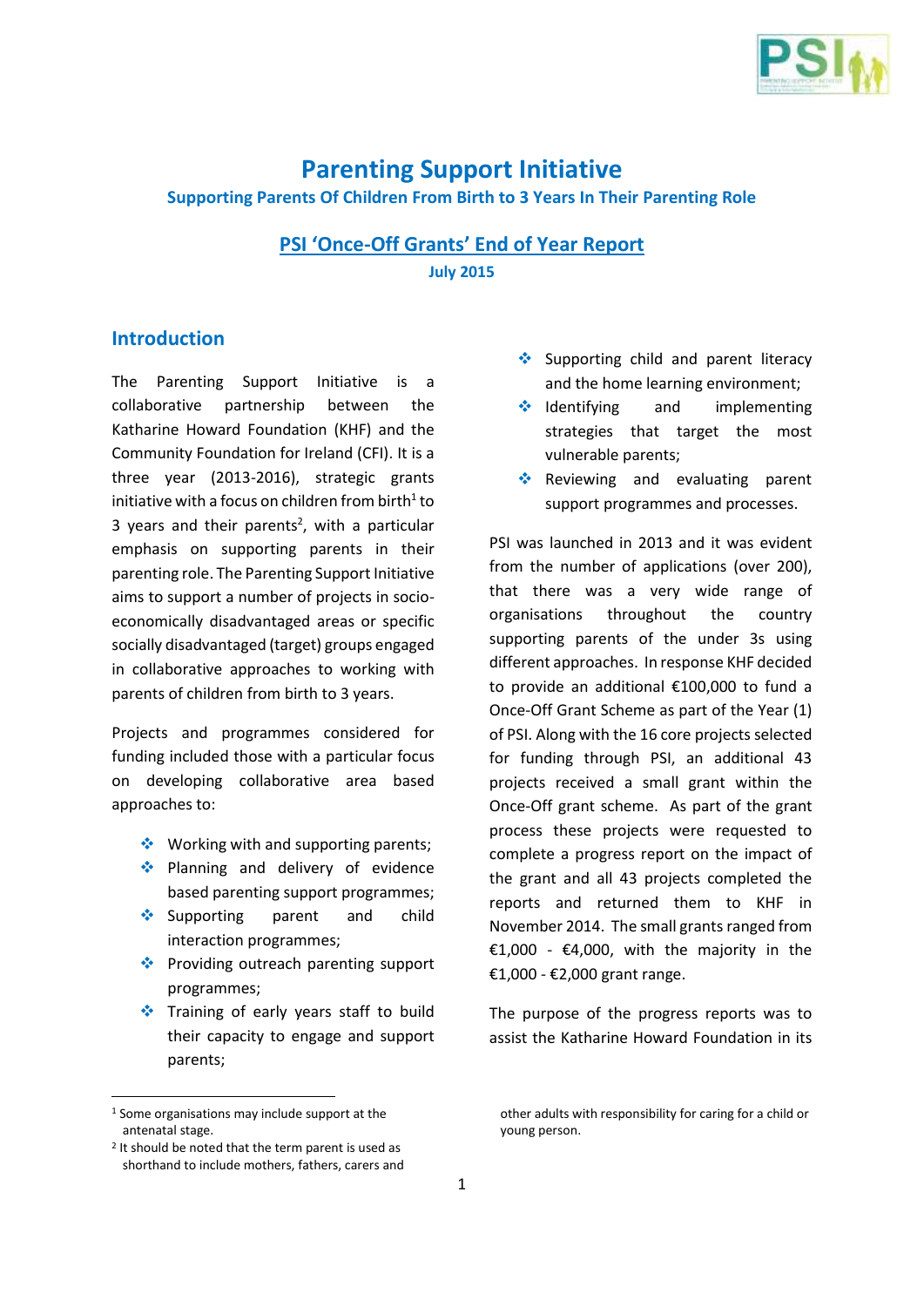

work with the Parenting Support Initiative and in particular to enable KHF:

- To track the funding allocated to Projects through the PSI;
- To document the work undertaken through this grant to support children under 3 years and their families;
- To inform the future planning of PSI;
- To share the learning.

A wide range of organisations throughout the country (see Map) were funded through this initiative including Family Resource Centres, City/County Childcare Committees, Child and Family Centres, Family Support Organisations, Youth Services, Disability Services, Drugs Projects, Traveller Programmes, Partnership/Local Development Organisations, Health Services and Arts Projects.

**This report is a summary snapshot of information and learning from the progress reports from the 43 projects funded through the Once-Off Grants scheme.** There was a very positive response from the funded projects in providing information on the impact of the grant they received including how the grant was used and the benefits for the projects. Reports also highlighted the main achievements and challenges along with future plans for the funded programmes/projects.

### **PSI Project Themes**

The focus of the funded projects can be summarised under the following themes:

- **1. Ante Natal and Post Natal Support including:**
	- Delivery of antenatal classes for first time traveller mothers
	- Establishment of a Parenting support course for parents of new babies
	- Delivery of baby bonding classes
	- Establishment of a young mothers support group
	- Establishment of a Support Group for mothers with postnatal depression (PND)
	- Funding of crèche places for mothers to attend a PND Support Group

#### **2. Delivery and Staff Training in Evidence Based Programmes including:**

- Incredible Years Programme
- Parents Plus Programme
- Peep Programme
- **3. Delivery of other Parenting Programmes including:**
	- Continuation of the 'Streets Ahead' Project
	- Delivery of a range of Parenting Skills courses
	- Staff training in and delivery of the Marte Meo Programme
	- Development of an Arts Project with parents of under 3s
	- Delivery of a Parenting Course for mothers in aftermath of Domestic Violence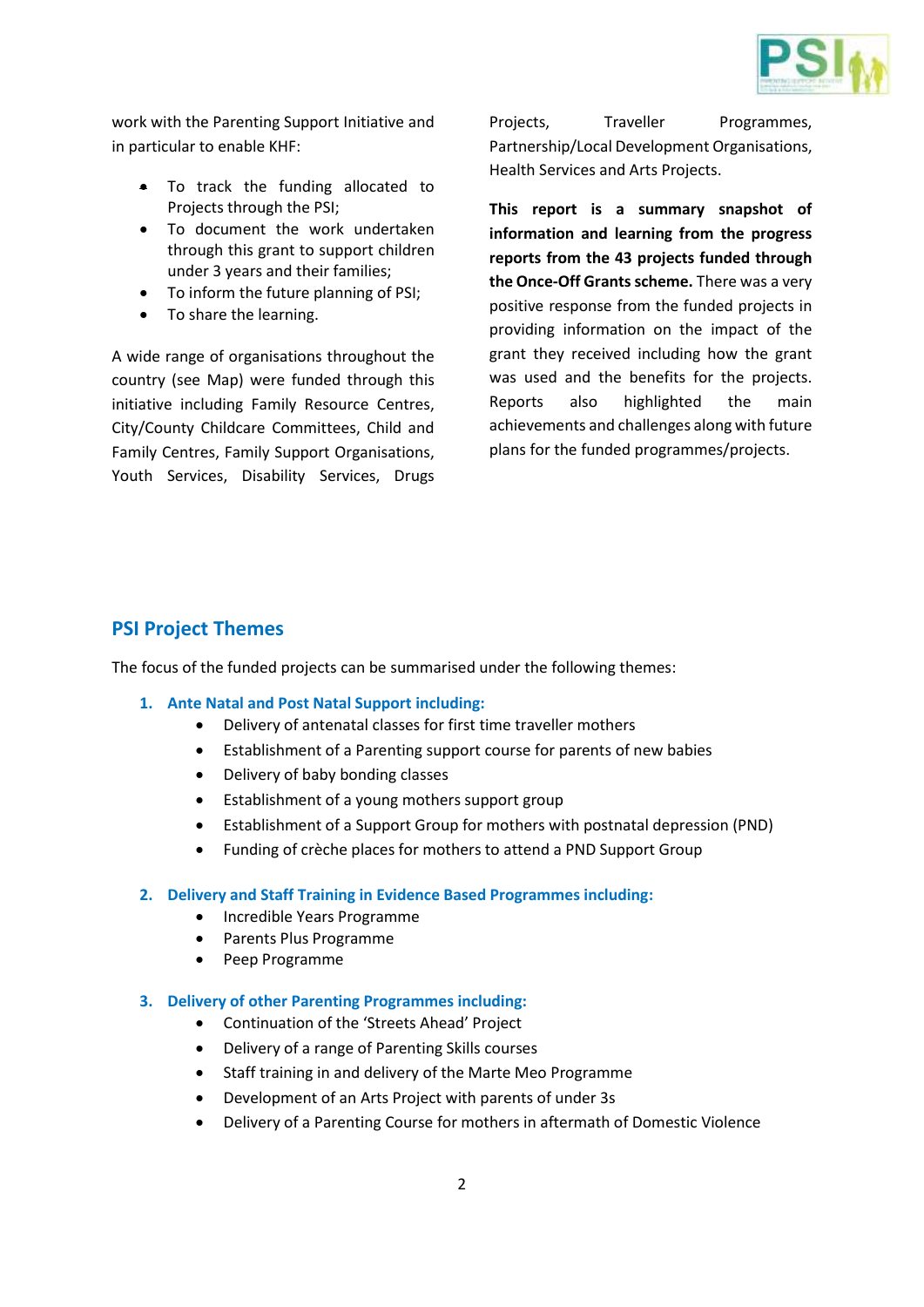

- Development of a Pilot Early Start Baby and Toddler Programme for children with complex healthcare needs
- Establishment of a Parent Link Programme for Down Syndrome Support Projects
- Delivery of Play-based Programmes for Parent and Toddler Groups

#### **4. Delivery of Training Initiatives including:**

- Peer Mentoring Training
- Family Support Training
- Health Nutrition Training Programme
- Childcare staff training in Parental Engagement

#### **5. Literacy Focus including:**

- Reading and literacy initiatives
- Implementation of Books4Babies literacy promotion at County level
- Development of culturally appropriate materials for use with traveller parents and children
- **6. Specific Target Groups**: Many of the PSI projects had a focus on working with particular groups of parents, often the most marginalised or those parents who are hardest to reach and engage or parents with children with specific needs including:
	- **•** Traveller Parents
	- Young and teen mothers
	- Mothers suffering from postnatal depression
	- Mothers with drug addiction issues
	- Mothers in aftermath of domestic violence
	- Parents of children with a disability
	- Parents of deaf children
	- Families with babies/toddlers with complex healthcare needs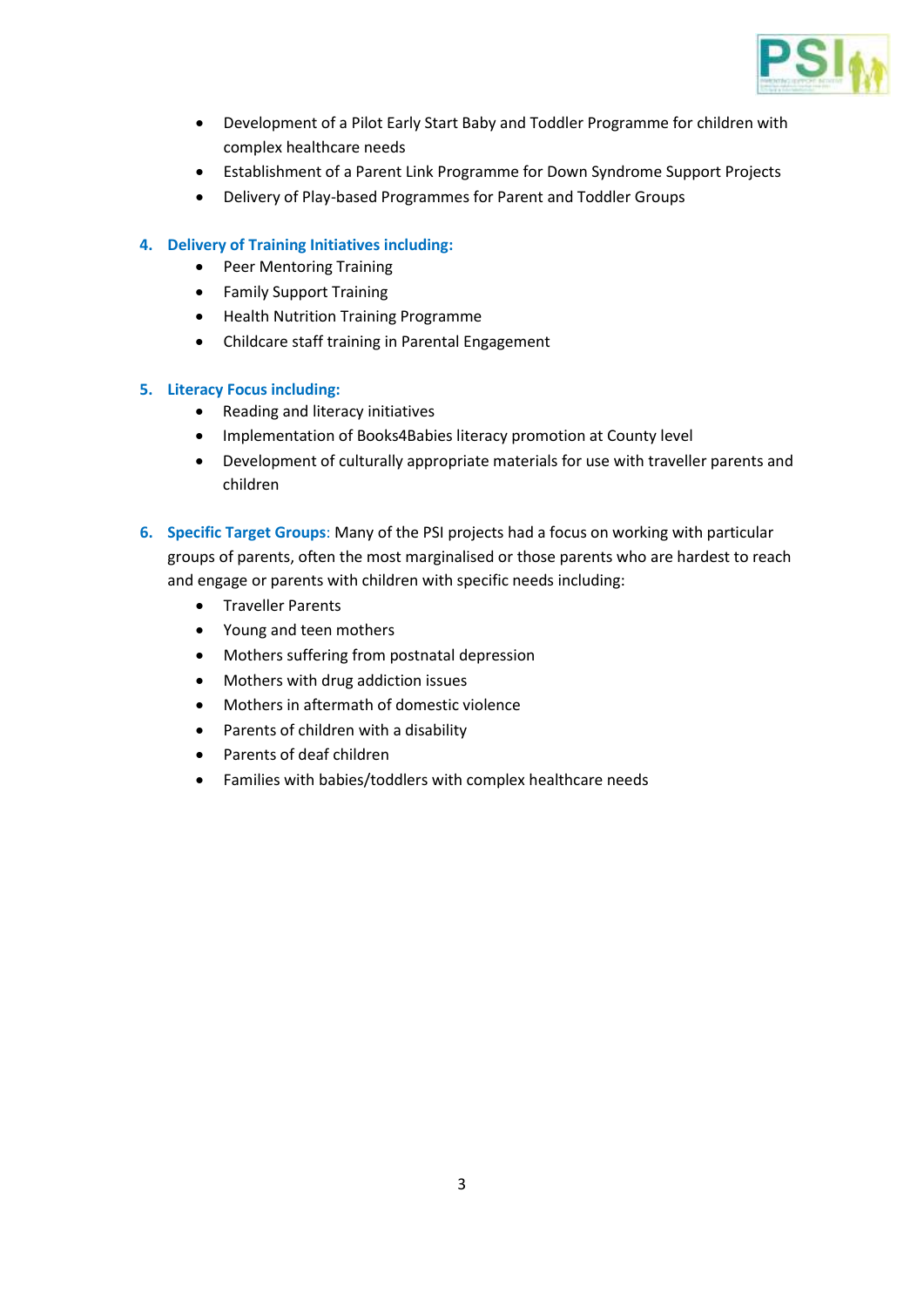

## **How PSI Small Grants Supported Projects**

The small grants provided support to organisations to provide a range of different approaches in supporting parents including the following:

- $\triangleright$  Supporting staff training in evidence based programmes such as Incredible Years
- $\triangleright$  Supporting staff training in delivery of evidence based programmes such as the Parent Plus Programme
- $\triangleright$  Developing parents' confidence and skills
- $\triangleright$  Linking parents to other supports, services and programmes
- $\triangleright$  Acting as a bridge to other supports in the community
- $\triangleright$  Enabling projects to purchase equipment and resources
- $\triangleright$  Co-ordinating planning and delivery of parenting programmes
- $\triangleright$  Supporting child care costs to enable parents to attend programmes such as postnatal support group
- **Providing a safe space for mothers to explore their mental and emotional health and come** up with strategies for improving them
- $\triangleright$  Supporting a focus on literacy, the importance of books and parents reading to young children
- **Promoting nutrition and basic nutritional cooking, for example, a Cooking on a Budget** booklet was printed and distributed by one project
- $\triangleright$  Designing responses to specific target groups such as travellers, young mothers and parents with drug misuse issues
- $\triangleright$  Responding to specific identified needs such as developing a support services for new parents of a baby with Down Syndrome
- $\triangleright$  Promoting and encouraging evaluation of courses and training programmes

### **Impact of the Grant for Projects Working with Parents**

The impact and benefits of the PSI small grants in enabling projects to support and engage with parents and young children were also highlighted including:

- $\triangleright$  Positive participation of parents including fathers
- $\triangleright$  Parents sharing anxieties and concerns and supported to find solutions
- $\triangleright$  Promoting the importance of parent's role as the child's first educator
- $\triangleright$  Engagement with parents from the very early stages through antenatal programmes
- $\triangleright$  Parents learning about other supports that are available
- $\triangleright$  Parents becoming more skilled and informed
- $\triangleright$  Parents learning more about child development and how to support their child's development
- Providing opportunities for children to interact with other children and having access to books and other sensory materials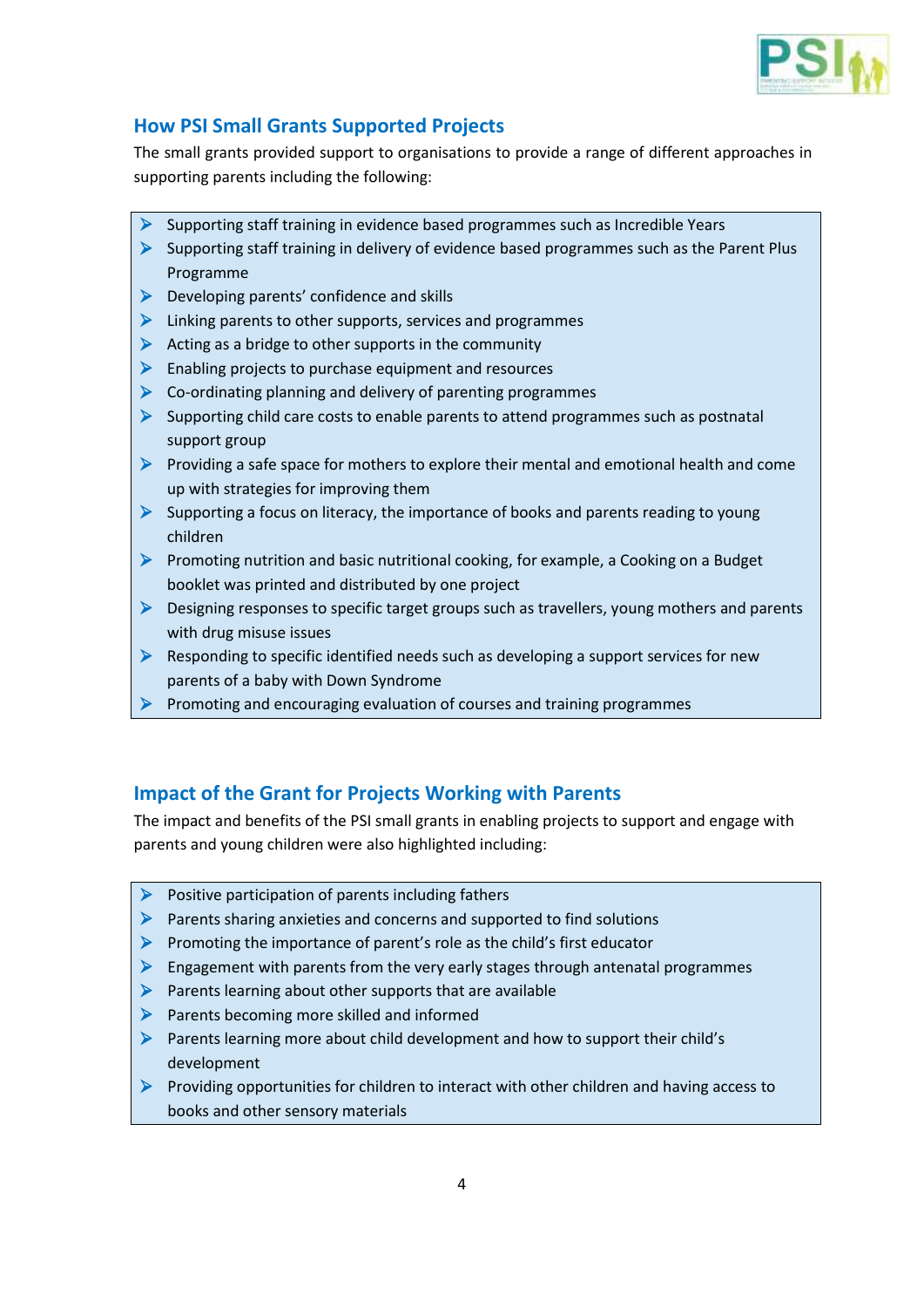

# **Once-Off Grants**

# **Project Themes, Lead Organisations and Geographic Areas**

| <b>Project Theme</b>                                                                        | <b>Lead Organisation/Geographic Area</b>                                                                                                                                                                       |  |  |
|---------------------------------------------------------------------------------------------|----------------------------------------------------------------------------------------------------------------------------------------------------------------------------------------------------------------|--|--|
| <b>Delivery of Spirals Parenting Programme</b>                                              | Lifestart Mulhuddart, Dublin 15<br>$\bullet$                                                                                                                                                                   |  |  |
| <b>Staff Training in Delivery of Incredible Years</b><br><b>Infant and Parent Programme</b> | Youghal Family Centre, Co. Cork<br>$\bullet$<br>Community Childcare, Laytown, Co.<br>$\bullet$<br><b>Meath</b><br><b>Leitrim County Childcare Committee</b><br>$\bullet$<br>(CCC), Co. Leitrim                 |  |  |
| Delivery of Incredible Years Parent and Baby<br>Programme                                   | Killaloe/Ballina Family Resource Centre<br>$\bullet$<br>(FRC), Co. Clare                                                                                                                                       |  |  |
| <b>Facilitation of Parents Plus Programmes</b>                                              | <b>Childcare Network, Co. Wexford</b><br>$\bullet$<br>Le Cheile Community Childcare<br>$\bullet$<br><b>Clonmel, Co. Tipperary</b><br><b>Health Service Executive (HSE)</b><br>$\bullet$<br>Tallaght, Dublin 24 |  |  |
| <b>Staff Training in Delivery of Parents Plus</b><br><b>Programmes</b>                      | Sacred Heart FRC, Co. Waterford<br>$\bullet$<br>Le Cheile FRC Mallow, Co. Cork<br>$\bullet$                                                                                                                    |  |  |
| <b>Delivery of Antenatal Classes</b>                                                        | Sligo Travellers Support Group, Co.<br>$\bullet$<br><b>Sligo</b>                                                                                                                                               |  |  |
| <b>Support Group for Mothers with Postnatal</b><br><b>Depression</b>                        | HSE Brookfield, West Tallaght, Dublin<br>$\bullet$<br>24                                                                                                                                                       |  |  |
| <b>Funding of Crèche Places for Mothers to</b><br>attend Postnatal Depression Support Group | HSE Blanchardstown, Dublin 15<br>$\bullet$                                                                                                                                                                     |  |  |
| <b>Parenting Support Course for Parents of New</b><br><b>Babies</b>                         | Caha Centre FRC, Co. Cork<br>$\bullet$                                                                                                                                                                         |  |  |
| <b>Delivery of Baby Bonding Classes</b>                                                     | ARD FRC, Co. Galway<br>$\bullet$                                                                                                                                                                               |  |  |
| <b>Staff Training in adapted Incredible Years and</b><br><b>Marte Meo Programmes</b>        | <b>Inchicore Community Drugs Project,</b><br>$\bullet$<br><b>Dublin 8</b><br><b>Coolmine Therapeutic Community,</b><br>$\bullet$<br>Dublin 15                                                                  |  |  |
| <b>Delivery of Marte Meo Outreach Parenting</b><br><b>Programme for Young Mothers</b>       | <b>Community Early Years Project, Co.</b><br>$\bullet$<br>Kilkenny                                                                                                                                             |  |  |
| <b>Delivery of PEEP Learning Together</b><br>Programme                                      | <b>Barnardos, Co. Offaly</b><br>$\bullet$                                                                                                                                                                      |  |  |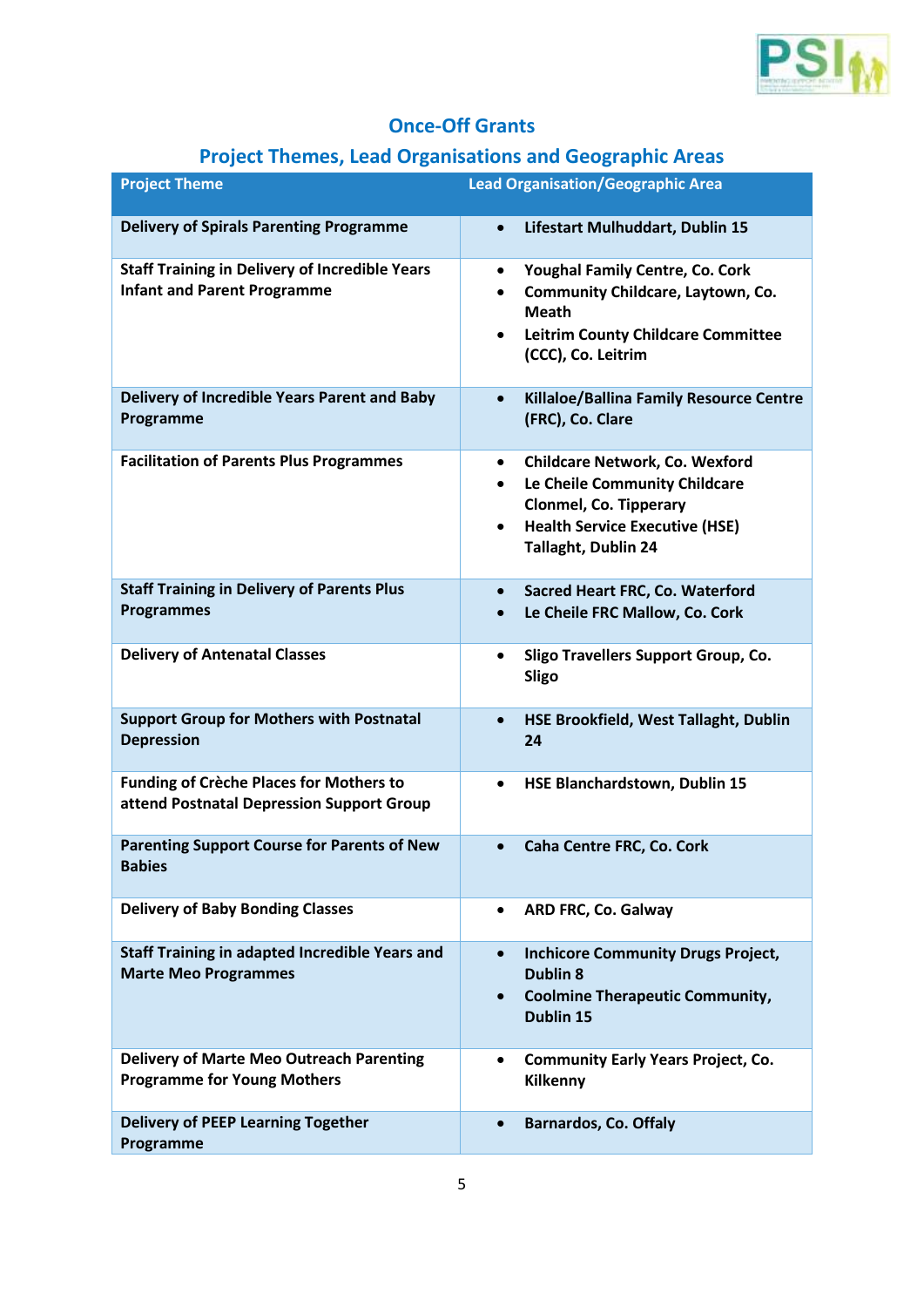

|                                                                                                   | Holy Cross Community Childcare, Co.<br>$\bullet$<br><b>Cork</b>                                                                                                                  |
|---------------------------------------------------------------------------------------------------|----------------------------------------------------------------------------------------------------------------------------------------------------------------------------------|
| <b>Shared Reading and Literacy Initiatives</b>                                                    | <b>Deaf Education Centre, Dublin</b><br>$\bullet$<br><b>Roscommon CCC</b><br>$\bullet$<br>Parentstop, Co. Donegal<br>$\bullet$<br><b>Family Learning Project, Co. Clare</b><br>٠ |
| <b>Implementation of Books4Babies Literacy</b><br><b>Promotion Initiative at County level</b>     | <b>Books4Babies Ireland LTD, Co.</b><br>$\bullet$<br>Wexford                                                                                                                     |
| Development of culturally appropriate<br>materials for use with Traveller Parents and<br>Children | <b>Travellers Group, Co. Wicklow</b><br>$\bullet$                                                                                                                                |
| <b>Delivery Streets Ahead Project</b>                                                             | Child and Family Centre, Skibereen, Co.<br>$\bullet$<br><b>Cork</b>                                                                                                              |
| <b>Peer Mentoring Training</b>                                                                    | Foroige Youth Service, Co. Mayo<br>$\bullet$                                                                                                                                     |
| <b>Establishment of a Young Mothers Support</b><br><b>Group</b>                                   | Foroige Youth Project, Mulhuddart,<br>$\bullet$<br><b>Dublin 15</b>                                                                                                              |
| <b>Delivery Parenting Skills courses</b>                                                          | Aosog, Dublin<br>$\bullet$<br>An Cliabhán Community Creche, Co.<br><b>Cork</b>                                                                                                   |
| <b>Family Support Training</b>                                                                    | <b>Maine Valley FRC, Co. Kerry</b><br>$\bullet$                                                                                                                                  |
| <b>Delivery of Training in Parental Engagement</b>                                                | South Dublin County Partnership Ltd,<br>$\bullet$<br><b>Dublin</b>                                                                                                               |
| <b>Delivery of Existing Evidence Based Projects</b><br>and Programmes                             | <b>Sligo CCC</b><br>$\bullet$<br>Ronanstown Youth Service, Clondalkin,<br>$\bullet$<br><b>Dublin 22</b>                                                                          |
| <b>Health Nutrition Programme for Parent and</b><br><b>Toddler Groups</b>                         | South Dublin Co Sports Partnership,<br>٠<br><b>Dublin</b>                                                                                                                        |
| <b>Establishment of a Parent Link Counselling</b><br><b>Service</b>                               | <b>Down Syndrome Donegal</b><br>$\bullet$<br><b>Down Syndrome Limerick</b><br>$\bullet$                                                                                          |
| Parenting Course for Mothers in aftermath of<br><b>Domestic Violence</b>                          | Domestic Violence Response, Co.<br>$\bullet$<br>Galway                                                                                                                           |
| Development of an Arts Project with Parents<br>of under 3s                                        | Helium Arts, Mullingar, Co. Westmeath<br>$\bullet$                                                                                                                               |
| Delivery of 2 Play-based Programmes for<br><b>Parent and Toddler Groups</b>                       | <b>Offaly CCC</b><br>$\bullet$                                                                                                                                                   |
| <b>Support for an Evaluation of Home-Start</b>                                                    | Home Start Athenry, Co. Galway<br>$\bullet$                                                                                                                                      |
| Delivery of a Pilot Early Learning Programme                                                      | LauraLynn Children's Hospice, Dublin<br>$\bullet$<br>18                                                                                                                          |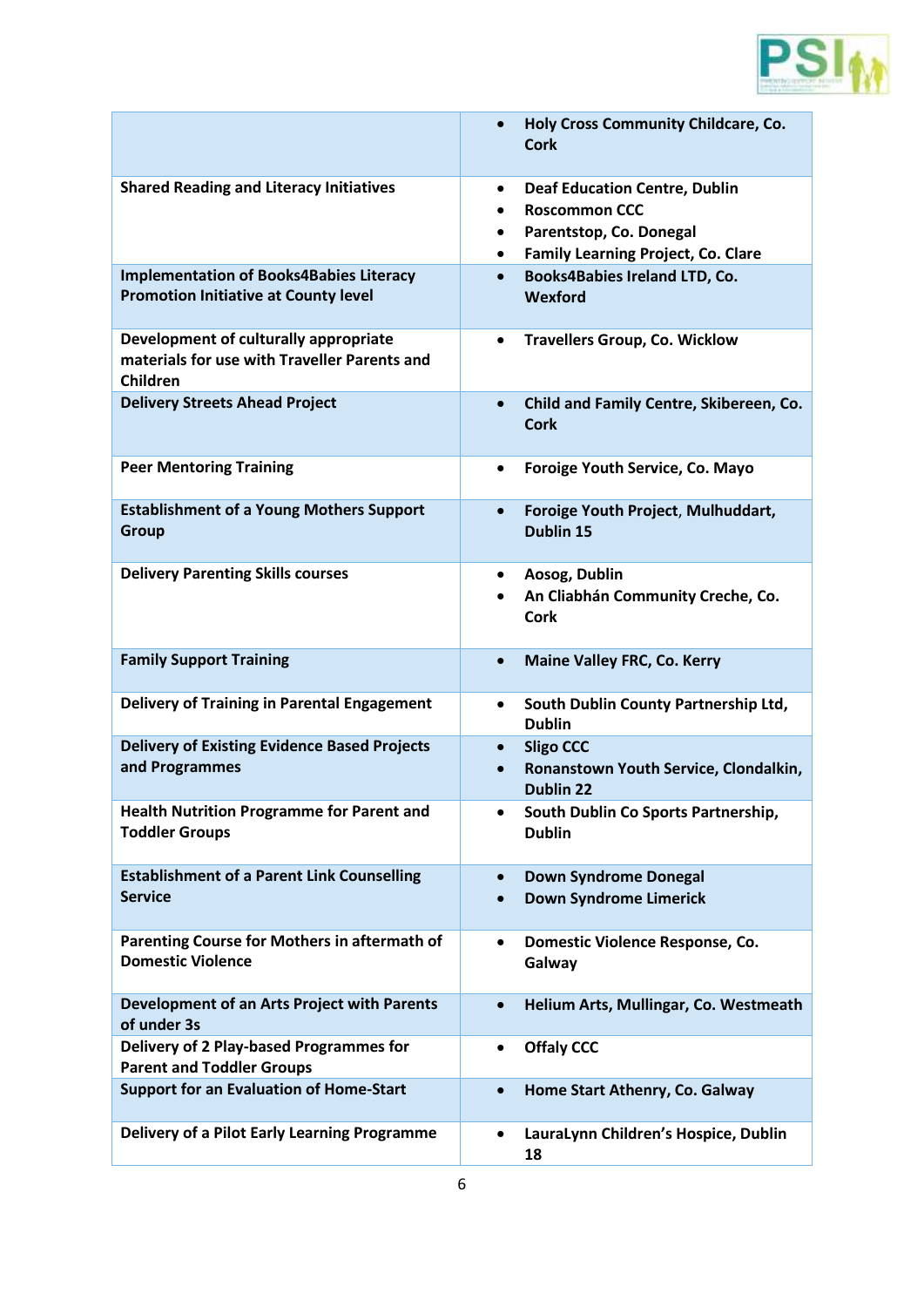

## **Map of PSI Once-Off Grant Projects**

Located throughout the 26 counties the following map indicates the geographical spread of the projects funded through the PSI Once-Off Grant Fund and the Core-funded Projects.

- The 43 Once-Off Grant projects are indicated by yellow balloon.
- The 16 Core Funded projects are indicated by the red balloon.

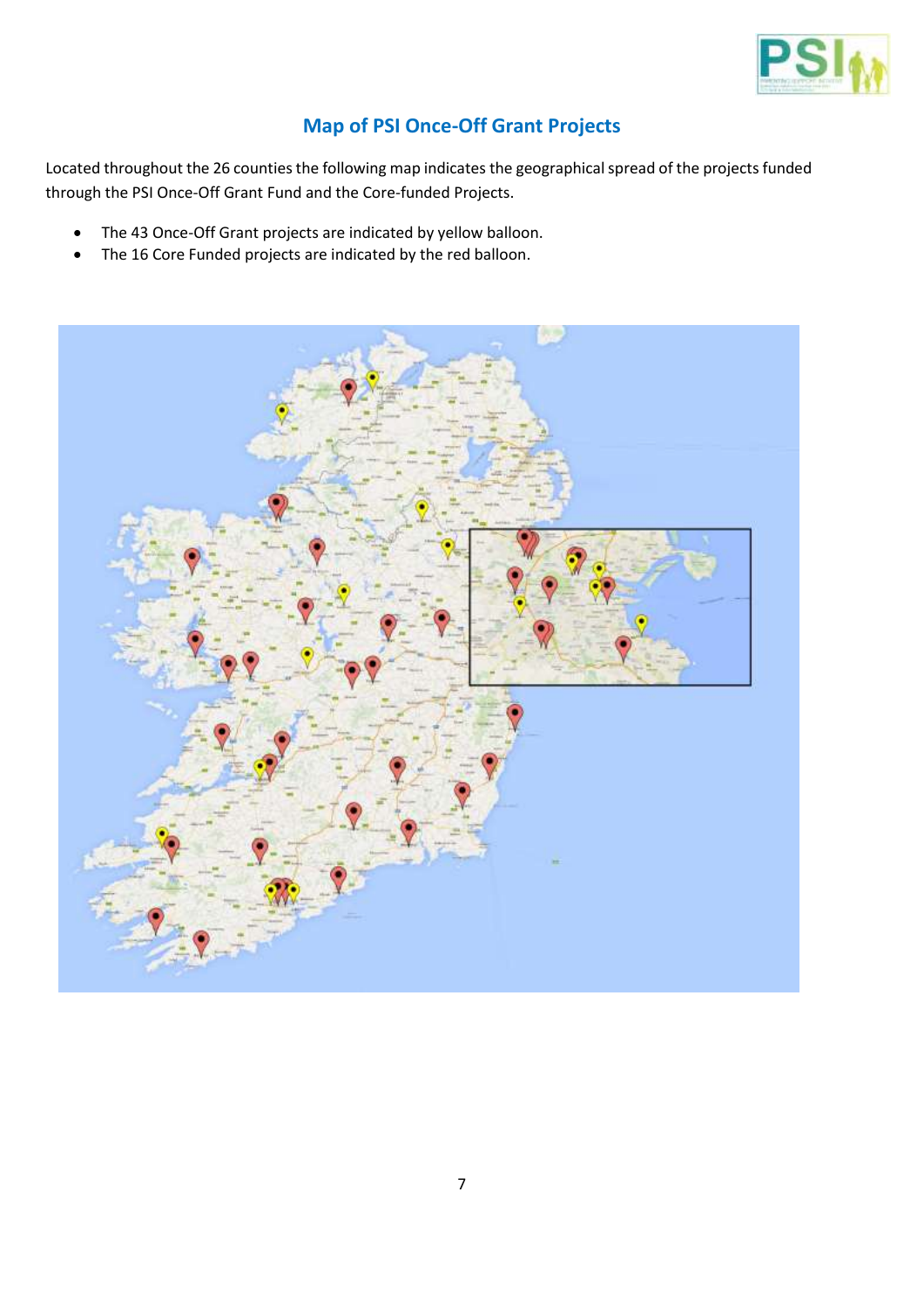

# **43 Once-Off Grant Recipients**

| <b>Ref</b> | <b>Organisation</b>                                       | <b>Contact Name</b>                              | <b>Email</b>                                            |
|------------|-----------------------------------------------------------|--------------------------------------------------|---------------------------------------------------------|
| No.        |                                                           |                                                  |                                                         |
| 001        | AOSOG, Dublin 7                                           | <b>Geraldine Nugent</b>                          | aosog@eircom.net                                        |
| 005        | <b>Childcare Network Loch Garman,</b>                     | <b>Carmel Lonergan</b>                           | childcarenetwork@eircom.net                             |
|            | <b>Wexford</b>                                            |                                                  |                                                         |
| 006        | <b>Ronanstown Youth Service,</b>                          | <b>Caroline Lawless</b>                          | clawless@crosscare.ie                                   |
|            | <b>Dublin 22</b>                                          |                                                  |                                                         |
| 007        | An Cliabháin Community Crèche,<br><b>Cork</b>             | <b>Bernie Buckley</b>                            | bernie@btcdp.ie                                         |
| 013        | <b>Sligo Traveller Support Group</b>                      | Bernadette Maughan,                              | stsg@eircom.net                                         |
| 021        | <b>Barnardos, Offaly</b>                                  | <b>Kathryn Delaney</b>                           | Kathryn.delaney@barnardos.ie                            |
| 023        | <b>Parentstop Ltd, Donegal</b>                            | Patricia Lee                                     | patricialee@parentstop.ie                               |
| 032        | <b>Respond! Le Cheile, Tipperary</b>                      | <b>Mary Lonergan</b>                             | mary.lonergan@respond.ie                                |
| 036        | <b>Sacred Heart Family Resource</b>                       | <b>Heather Kiely</b>                             | coordinator@sacredheartfrc.ie                           |
|            | <b>Centre, St. Brigid's Family and</b>                    |                                                  |                                                         |
|            | <b>Community Centre, Waterford</b>                        |                                                  |                                                         |
| 039        | <b>Bláthanna Beaga Teo trading as</b>                     | Marian O'Hara                                    | lifestartmulhuddart@gmail.com                           |
|            | <b>Mulhuddart Lifestart, Dublin 15</b>                    |                                                  |                                                         |
| 047        | <b>Foróige, Mayo</b>                                      | Louise O' Malley                                 | Louise.omalley@foroige.ie                               |
| 048        | <b>Maine Valley Childcare, Kerry</b>                      | <b>Belinda Anderson</b>                          | Belinda.mainevalley@gmail.com                           |
| 049        | <b>Holy Cross Crèche, Cork</b>                            | <b>Dorothy Keane</b>                             | dorkeane@yahoo.com                                      |
| 059        | <b>Donegal Down Syndrome</b>                              | <b>Amber Pyper</b>                               | donegaldownsyndrome@eircom.net                          |
| 066        | <b>Youghal Family Centre, Cork</b>                        | <b>Nicola Lucey</b>                              | youghalcommunityhealth@hotmail.                         |
| 073        | <b>Trim Community Childcare on</b>                        | <b>Donna Brazier</b>                             | com<br>resourcehouse@eircom.net                         |
|            | behalf of Laytown Family                                  |                                                  |                                                         |
|            | <b>Resource House, Meath</b>                              |                                                  |                                                         |
| 074        | <b>Domestic Violence Response,</b>                        | <b>Elizabeth Power</b>                           | dvr@indigo.ie                                           |
|            | <b>Galway</b>                                             |                                                  |                                                         |
| 075        | <b>The Caha Centre (Adrigole</b>                          | <b>Noreen Murnane</b>                            | noreen.thecahacentre@gmail.com                          |
|            | <b>Family Resource Centre), Cork</b>                      |                                                  |                                                         |
| 082        | <b>ARD Family Resource Centre,</b>                        | <b>Paul Frecklington</b>                         | Paul@ardfrc.com                                         |
|            | <b>Galway</b>                                             |                                                  |                                                         |
| 085        | <b>Deaf Education Centre, Dublin 7</b>                    | Dr. Elizabeth Mathews                            | Elizabeth@cidp.ie                                       |
| 086        | LauraLynn- Ireland's Children's<br><b>Hospice, Dublin</b> | <b>Michelle Byers</b>                            | michelle@lauralynn.ie                                   |
| 095        | <b>Roscommon County Childcare</b>                         | Jean Kelly,                                      | cdo2@roscommonchildcare.ie                              |
|            | <b>Committee</b>                                          | <b>Irene Cafferky</b>                            | manager@roscommonchildcare.ie                           |
| 098        | <b>Killaloe/Ballina Community &amp;</b>                   | <b>Tracey Doyle</b>                              | tracey@kbfrc.ie                                         |
|            | <b>Family Resource Centre, Mayo</b>                       |                                                  |                                                         |
| 102        | <b>Clare Family Learning Project</b>                      | <b>Mary Flanagan</b>                             | mflanagan@clarevec.ie                                   |
| 103        | <b>Sligo County Childcare</b>                             | <b>Sharon Boles</b>                              | Sharon@sligochildcare.ie                                |
|            | <b>Committee</b>                                          |                                                  |                                                         |
| 110        | <b>Skibbereen Community &amp; Family</b>                  | Susan O'Regan                                    | skibbcfrc@gmail.com                                     |
|            | <b>Resource Centre, Cork</b>                              |                                                  |                                                         |
| 111        | <b>Inchicore Bluebell Community</b>                       | <b>Jenny Banks</b>                               | jenny@icdt.eu                                           |
|            | <b>Addiction Team, Dublin 8</b>                           |                                                  |                                                         |
| 115<br>121 | <b>HSE, Dublin 24</b><br>Home-Start Athenry, c/o Galway   | <b>Jackie Austin</b><br><b>Michael Stapleton</b> | Jacqueline.austin@hse.ie<br>homestartathenry@eircom.net |
|            | <b>Rural Development</b>                                  |                                                  |                                                         |
| 125        | <b>Helium Arts, Westmeath</b>                             | <b>Helene Hugel</b>                              | helene@helium.ie                                        |